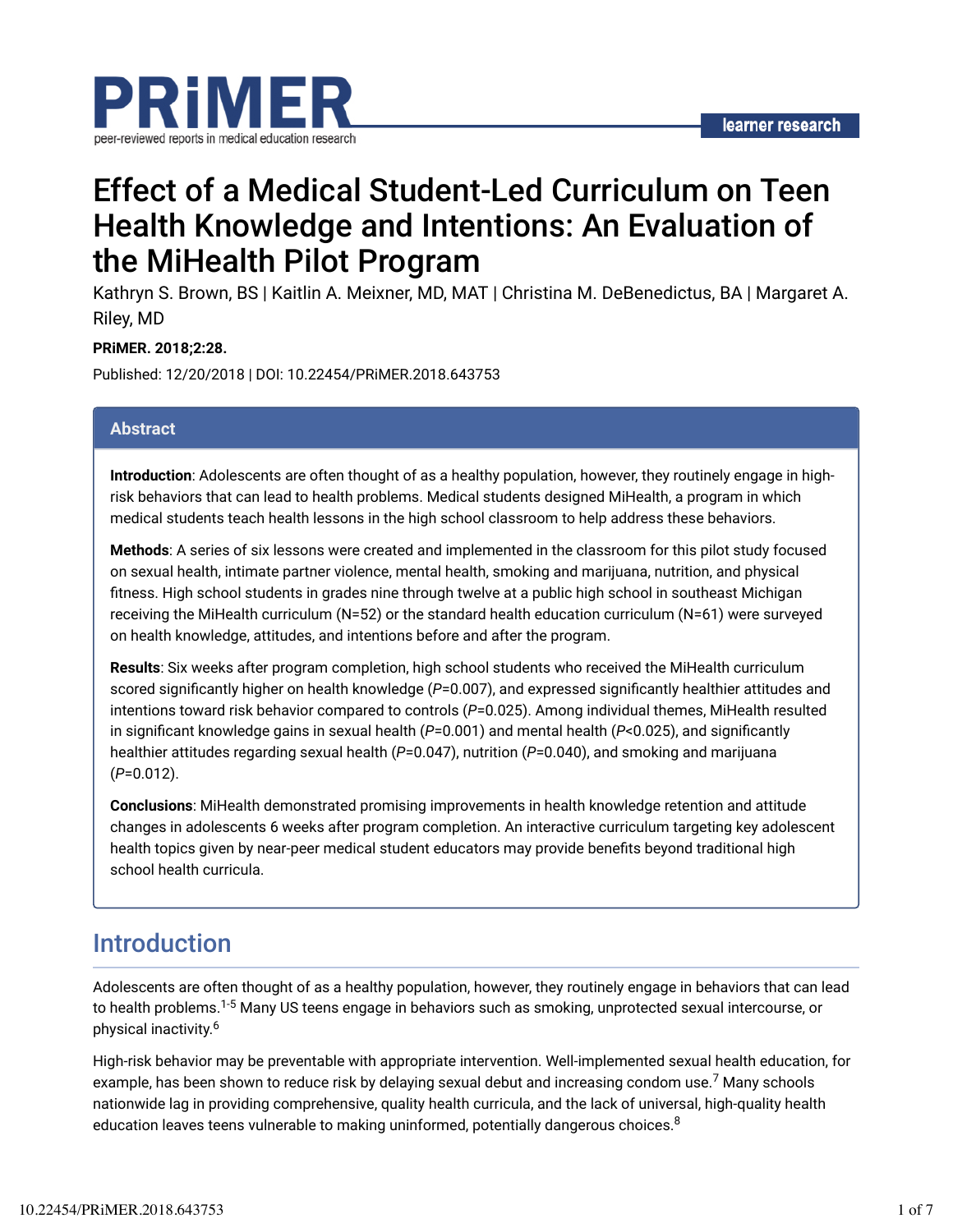Medical students at the University of Michigan Medical School (UMMS) reviewed local data on adolescent risk behavior to better understand the prevalence of these behaviors in their community, and identified potential opportunities for intervention. A program, MiHealth, was created in which medical students serve as instructors in the high school classroom. The pilot year consisted of six lessons delivered to two classes at a local high school, emphasizing topics related to high-risk behaviors prevalent among local teens. This study aims to assess MiHealth's impact on high school students' knowledge, attitudes, and intentions related to health and risk behavior.

# Methods

A high school in Washtenaw County, MI was chosen as the pilot site due to its population of economically disadvantaged students (41% received free or reduced lunch in 2016-2017) $^9$  and its participation in the Regional Alliance for Healthy Schools (RAHS), a network of school-based clinics run by Michigan Medicine (MM). The school requires all students to take a one-semester health course, offered during four class periods each semester. Baseline risk behavior of the student body was gathered through the Rapid Assessment for Adolescent Preventive Services (RAAPS), a survey for high-risk behaviors completed yearly by each student visiting the school's RAHS clinic (Table 1).

Using RAAPS-identified areas of highest risk behavior, medical students created six 60-minute lessons with the themes sexual health, smoking and drugs, mental health, healthy relationships, nutrition, and fitness and exercise. Lessons focused on teaching through interactive, engaging learning activities (Table 2).

Over 2 months in early 2016, groups of four to six medical students administered the MiHealth curriculum to two of the four high school health classes. The remaining two health classes served as the control group and received only the standard high school health curriculum that incorporates units entitled Making Healthy Choices, Managing Stress, Mental Health, Building Healthy Relationships, Eating Well, Fitness and Health, and Protecting Oneself and Others.

Evaluation of MiHealth was granted "not regulated" status by the MM Institutional Review Board as a quality improvement initiative. A 44-item questionnaire was created based on lesson learning objectives.<sup>10</sup> The anonymous questionnaire was administered to all four health classes in the week directly preceding the program (preprogram) and 6 weeks after program completion (postprogram). All questions used a 5-point Likert scale (1=strongly disagree, 5=strongly agree). For analysis, responses were coded so that 5 always represented the most healthy or least risky answer, eg a response of 1 (strongly disagree) to the statement, "depression can be controlled through willpower," would be recoded as a 5 for analysis. Mean composite and lesson-specific scores were calculated for MiHealth and control classes, for knowledge items and for items assessing attitudes and intentions. These were compared at preprogram and postprogram time points. Due to questionnaire anonymity, unpaired *t*-tests were utilized; significance was set at  $P<0.05$ .

## **Results**

Fifty-two high school students received the MiHealth curriculum; 61 served as the control group. The students were mixed-grade (ninth-twelfth), reflecting the general characteristics of the full student body (Table 3). Eighteen preclinical medical students participated as lesson planners and instructors.

MiHealth and control preprogram health knowledge scores were not significantly different overall or in any of the six lesson themes. Six weeks after program completion, the composite health knowledge score was significantly higher for the MiHealth than the control group (*P*=0.007). Among individual lesson themes, the postprogram knowledge score was significantly higher for the MiHealth group compared to controls in mental health and sexual health (*P*=0.025, *P*<0.001; Table 4).

MiHealth and control preprogram attitudes and intentions toward high-risk behavior were not significantly different overall or in any specific theme. Six weeks after the program, students in the MiHealth group expressed significantly healthier attitudes and reduced intention to participate in high-risk behaviors compared to controls overall (*P=*0.025)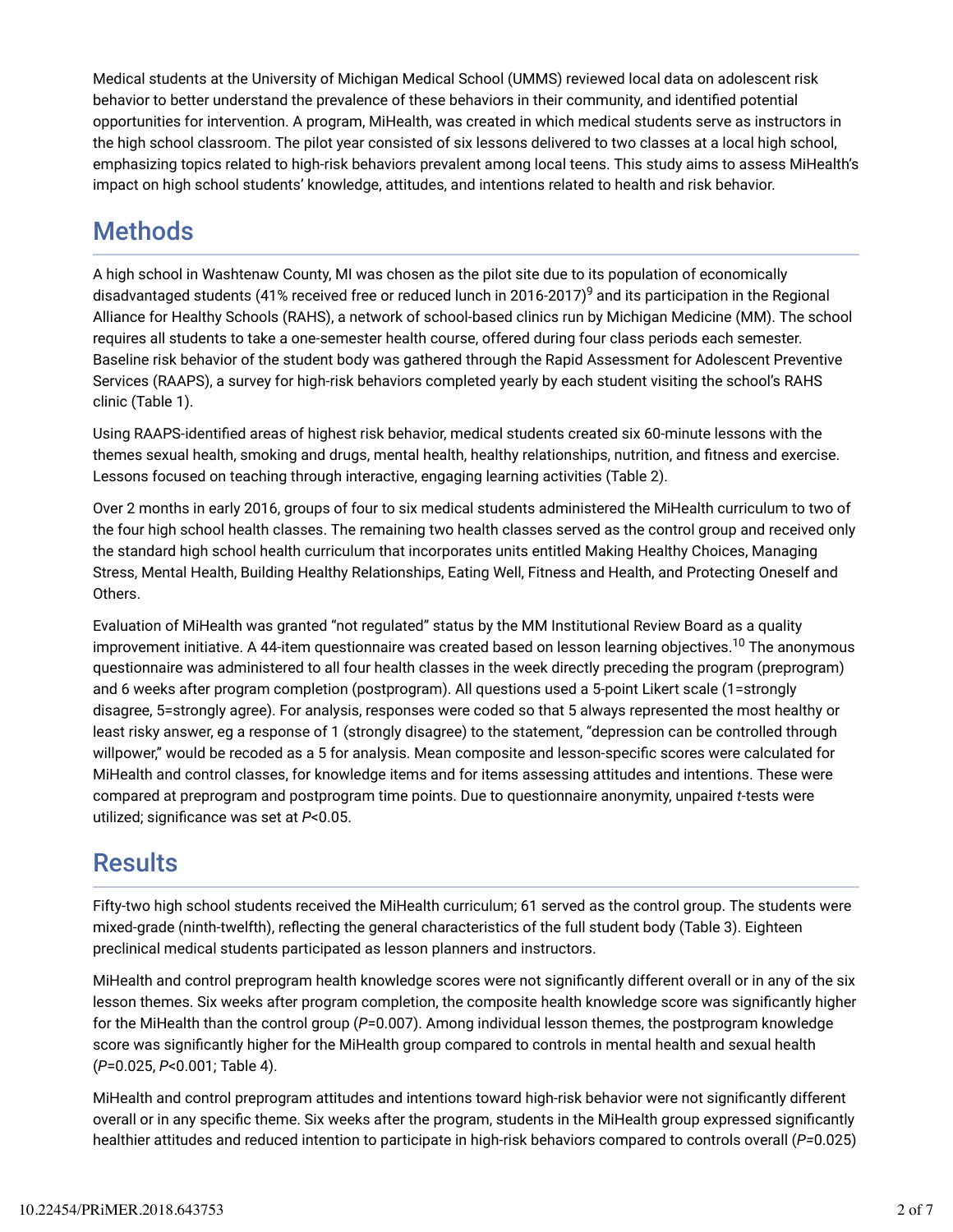and within the themes of sexual health, nutrition, and smoking and marijuana (*P*=0.047, *P*=0.040, *P*=0.012; Table 5).

# **Conclusions**

Adolescents navigate myriad choices related to health behaviors that affect them into adulthood. The school plays a vital role in providing core curricula to promote positive health behavior.<sup>11</sup> Yet, the quality of high school health education is variable. MiHealth aimed to fill this gap by presenting core concepts in an evidence-based, optimally effective learning environment. We used an engaging, interactive curriculum and young guest instructors with a health care background.<sup>7,12-15</sup> The use of such instructors provided benefits of near-peer teaching, since medical and high school students share social congruence as students and young people.<sup>16,17</sup> MiHealth produced promising improvements in high school students' health knowledge and decreased intentions toward risky behavior, although directly measuring behaviors would be needed to fully elucidate MiHealth's effect.<sup>18-20</sup>

MiHealth did not improve health knowledge or attitudes within every specific lesson theme. This may be due to students' differing baseline levels of familiarity with the themes; for example, knowledge was significantly increased in sexual health and mental health, the themes with the two lowest preprogram scores. Alternatively, the array of our results could have been due to differences in lesson quality, or influenced by students from the MiHealth group sharing information with those in the control group.

Our limited pilot program involving one high school and one medical school demonstrates that an interactive curriculum targeting key adolescent health topics given by near-peer, medical student educators may provide benefits beyond existing high school health curricula. MiHealth is a successful example of an interactive, teenfocused educational intervention that can serve as a model for other health professional students and medical educators as they strive to improve the health of their communities.

# Tables and Figures

| <b>Question</b>                                                                                                                                                                                             | <b>Risk</b><br><b>Answer</b> | <b>Risk Answer</b><br><b>Responses</b> |
|-------------------------------------------------------------------------------------------------------------------------------------------------------------------------------------------------------------|------------------------------|----------------------------------------|
| Have you ever had any type of sex (vaginal, anal, or oral sex)?                                                                                                                                             | Yes                          | 127 (37%)                              |
| If you have had sex, do you always use a method to prevent sexually transmitted infections<br>and pregnancy (condoms, female barriers, other)?                                                              | No                           | 42 (33%)                               |
| During the past month, did you often feel sad or down as though you had nothing to look<br>forward to?                                                                                                      | Yes                          | 98 (29%)                               |
| Do you eat some fruits and vegetables every day?                                                                                                                                                            | No                           | 56 (16%)                               |
| Are you active after school or on weekends (walking, running, dancing, swimming, biking,<br>playing sports) for at least 1 hour, on at least 3 or more days each week?                                      | No.                          | 66 (19%)                               |
| In the past 3 months, have you smoked marijuana, used other street drugs, steroids, or<br>sniffed inhalants ("huffed" household products)?                                                                  | Yes                          | 50 (15%)                               |
| Has anyone ever abused you physically (hit, slapped, kicked), emotionally (threatened or<br>made you feel afraid) or forced you to have sex or be involved in sexual activities when you<br>didn't want to? | Yes                          | 29(8%)                                 |
| In the past 3 months, have you smoked cigarettes or any other form of tobacco (cigars, black<br>and mild, hookah, e-cigarettes, other) or chewed/used smokeless tobacco?                                    | Yes                          | 35 (10%)                               |

#### Table 1: Selected Results of the Rapid Assessment for Adolescent Preventative Services (RAAPS) Computerized Survey Completed by All High School Students Visiting the School's RAHS Clinic During the 2016-2017 School Year (N=343)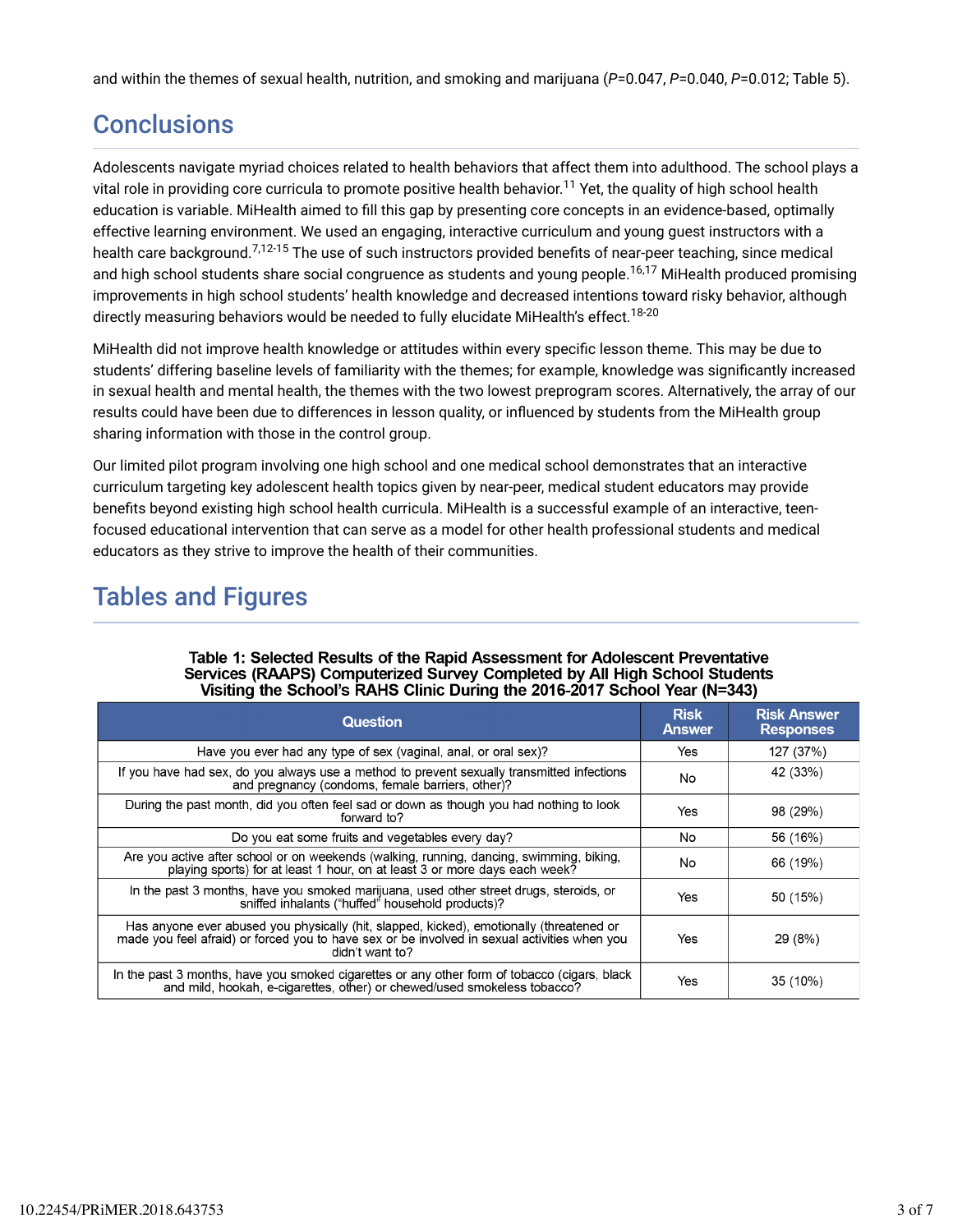### **Table 2: Outline of Lessons**

| <b>Lesson Theme</b>   | <b>Topics Covered</b>                                                                                                                                                                                                        |
|-----------------------|------------------------------------------------------------------------------------------------------------------------------------------------------------------------------------------------------------------------------|
| Smoking and marijuana | The effects of using tobacco products (including e-cigarettes) and marijuana. Example activity:<br>demonstration of effects of smoking one pack of cigarettes using a "lung" modeled by cotton balls in a<br>2-liter bottle. |
| Mental health         | The definition of depression, symptoms of depression, and barriers to getting help. Example activity:<br>real depression narratives shared by medical students.                                                              |
| Healthy relationships | Attributes of a healthy relationship, the signs and effects of interpersonal violence, and barriers to<br>seeking help. Example activity: make paper "tweets" about #healthyrelationships for the classroom wall.            |
| Sexual health         | The definition of consent, sexual orientation and gender identity, contraception, STIs, and physiology<br>and prevention of pregnancy. Example activity: small group stations covering each topic.                           |
| Nutrition             | The food groups, quidelines for a balanced diet, and recommended portion sizes. Example activity:<br>mystery food labels game.                                                                                               |
| Fitness and exercise  | The benefits of exercise, recommended daily activity for teens, using pedometers, and barriers to getting regular exercise. Example activity: taking our pulse with sitting vs standing vs jumping jacks.                    |

# Table 3: Characteristics of the Selected High School's Student Body During<br>the 2016-2017 School Year as Provided by the State of Michigan<sup>9</sup>

| <b>Attribute</b>              | <b>Number of Students</b> |
|-------------------------------|---------------------------|
| Male*                         | 547 (52%)                 |
| Female*                       | 502 (48%)                 |
| 9th grade                     | 279 (27%)                 |
| 10th grade                    | 269 (26%)                 |
| 11th grade                    | 252 (24%)                 |
| 12th grade                    | 249 (24%)                 |
| African American              | 309 (29%)                 |
| American Indian/Alaska Native | $5(0.5\%)$                |
| Asian                         | 20 (2%)                   |
| Hawaiian/ Pacific Islander    | $2(0.2\%)$                |
| Hispanic/Latinx               | 46 (4%)                   |
| Two or more races             | 54 (5%)                   |
| White                         | 613 (58%)                 |
| Economically disadvantaged    | 425 (41%)                 |
| English language learners     | 13 (1%)                   |

Note: The total student population was 1,049.<br>\*Non-cisgendered populations were not reported.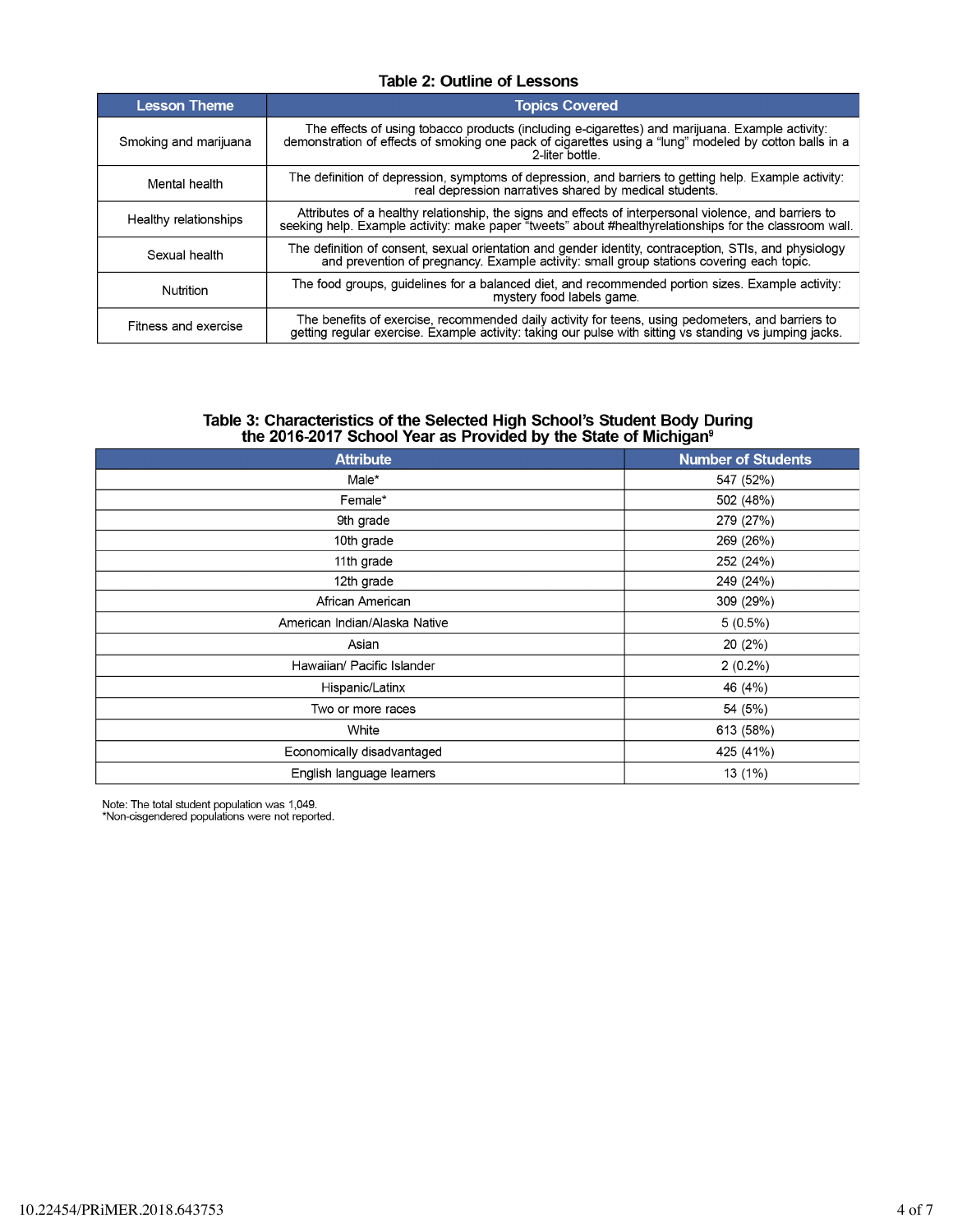#### Table 4: Average High School Student Responses to Knowledge Items on the Preprogram and Postprogram Questionnaires (1=Least Correct, 5=Most Correct), With Results of *t*-tests Comparing Means Between the MiHealth and Control Groups

| <b>Knowledge</b>      |                 |            |             |                                                                   |                                                                     |
|-----------------------|-----------------|------------|-------------|-------------------------------------------------------------------|---------------------------------------------------------------------|
|                       |                 | Preprogram | Postprogram | <b>MiHealth Pre-</b><br><b>Compared to</b><br><b>Control Pre-</b> | <b>MiHealth Post-</b><br><b>Compared to</b><br><b>Control Post-</b> |
| Overall               | <b>MiHealth</b> | 3.54       | 3.73        | $P = 0.617$                                                       | $P=0.007*$                                                          |
|                       | Control         | 3.50       | 3.52        |                                                                   |                                                                     |
| Smoking and           | MiHealth        | 3.67       | 3.71        |                                                                   | $P = 0.135$                                                         |
| marijuana             | Control         | 3.56       | 3.54        | $P = 0.342$                                                       |                                                                     |
| Mental health         | MiHealth        | 3.25       | 3.46        | $P = 0.609$                                                       | $P=0.025*$                                                          |
|                       | Control         | 3.20       | 3.24        |                                                                   |                                                                     |
| Healthy relationships | MiHealth        | 3.46       | 3.69        | $P = 0.972$                                                       | $P = 0.058$                                                         |
|                       | Control         | 3.46       | 3.48        |                                                                   |                                                                     |
| Sexual health         | MiHealth        | 3.44       | 3.77        | $P = 0.236$                                                       | $P<0.001*$                                                          |
|                       | Control         | 3.29       | 3.27        |                                                                   |                                                                     |
| Nutrition             | MiHealth        | 3.79       | 4.00        | $P = 0.370$                                                       | $P = 0.171$                                                         |
|                       | Control         | 3.90       | 3.83        |                                                                   |                                                                     |
| Fitness and exercise  | MiHealth        | 3.66       | 3.91        | $P = 0.851$                                                       | $P = 0.278$                                                         |
|                       | Control         | 3.68       | 3.80        |                                                                   |                                                                     |

\*Significance set at P<0.05.

### Table 5: Average High School Student Responses to Attitude and Intention Items on the Preprogram and Postprogram Questionnaires (1=Least Correct, 5=Most Correct), With Results of t-tests Comparing Means Between the MiHealth and Control Groups

| <b>Attitudes and Intentions Toward Risk Behaviors</b> |          |            |             |                                                                   |                                                                     |
|-------------------------------------------------------|----------|------------|-------------|-------------------------------------------------------------------|---------------------------------------------------------------------|
|                                                       |          | Preprogram | Postprogram | <b>MiHealth Pre-</b><br><b>Compared to</b><br><b>Control Pre-</b> | <b>MiHealth Post-</b><br><b>Compared to</b><br><b>Control Post-</b> |
| Overall                                               | MiHealth | 3.83       | 4.05        | $P = 0.680$                                                       | $P=0.025*$                                                          |
|                                                       | Control  | 3.87       | 3.85        |                                                                   |                                                                     |
| Smoking and<br>marijuana                              | MiHealth | 4.07       | 4.28        | $P = 0.497$                                                       | $P=0.012*$                                                          |
|                                                       | Control  | 3.95       | 3.90        |                                                                   |                                                                     |
| Mental health                                         | MiHealth | 3.45       | 3.61        | $P=0.829$                                                         | $P = 0.068$                                                         |
|                                                       | Control  | 3.48       | 3.67        |                                                                   |                                                                     |
| Healthy<br>relationships                              | MiHealth | 3.87       | 4.07        | $P=0.777$                                                         | $P = 0.103$                                                         |
|                                                       | Control  | 3.83       | 3.81        |                                                                   |                                                                     |
| Sexual health                                         | MiHealth | 4.00       | 4.42        | $P=0.076$                                                         | $P=0.047*$                                                          |
|                                                       | Control  | 4.24       | 4.16        |                                                                   |                                                                     |
| Nutrition                                             | MiHealth | 3.77       | 3.94        | $P = 0.719$                                                       | $P=0.040*$                                                          |
|                                                       | Control  | 3.72       | 3.69        |                                                                   |                                                                     |
| Fitness and<br>exercise                               | MiHealth | 3.73       | 3.88        | $P = 0.745$                                                       | $P = 0.167$                                                         |
|                                                       | Control  | 3.76       | 3.72        |                                                                   |                                                                     |

\*Significance set at P<0.05.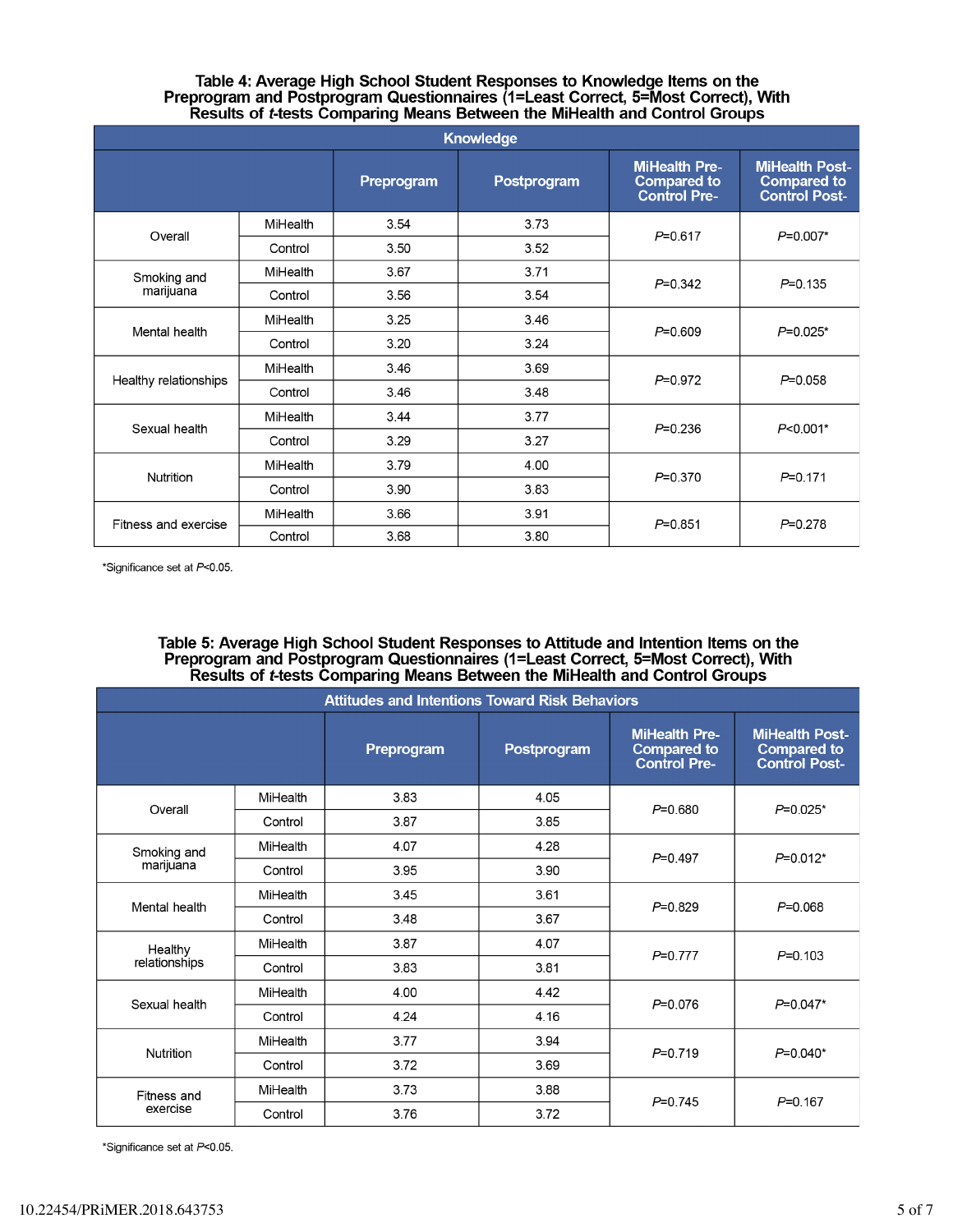## Acknowledgments

### **Previous Presentations:**

Brown KS, Meixner K. MiHealth: Medical Students Lead a Novel High School Health Education Program. Oral presentation at Conference on Adolescent Health 2017. Ypsilanti, MI. April 24, 2017.

Meixner K, Riley M. Transforming Preclinical Student Experiences through Adolescent Health Education: The Story of MiHealth. Oral presentation, STFM Annual Spring Conference. San Diego, CA. May, 2017.

## Corresponding Author

### Kaitlin A. Meixner, MD, MAT

University of Michigan, Department of Family Medicine, 1018 Fuller St. Ann Arbor, MI 48104-1213 kmeix@med.umich.edu

## **Author Affiliations**

Kathryn S. Brown, BS - University of Michigan Medical School Kaitlin A. Meixner, MD, MAT - University of Michigan - Department of Family Medicine, Ann Arbor, MI Christina M. DeBenedictus, BA - University of Michigan Medical School, Ann Arbor, MI Margaret A. Riley, MD - University of Michigan - Department of Family Medicine, Ann Arbor, MI

### References

- 1. Chambers RA, Taylor JR, Potenza MN. Developmental neurocircuitry of motivation in adolescence: a critical period of addiction vulnerability. Am J Psychiatry. 2003;160(6):1041-1052. https://doi.org/10.1176 /appi.ajp.160.6.1041
- Petit G, Kornreich C, Verbanck P, Cimochowska A, Campanella S. Why is adolescence a key period of alcohol 2. initiation and who is prone to develop long-term problem use?: A review of current available data. Socioaffect Neurosci Psychol. 2013;3(1):21890. https://doi.org/10.3402/snp.v3i0.21890
- 3. Casey BJ, Jones RM, Hare TA. The adolescent brain. Ann N Y Acad Sci. 2008;1124(1):111-126. https://doi.org /10.1196/annals.1440.010
- 4. Rolison JJ, Hanoch Y, Wood S, Liu PJ. Risk-taking differences across the adult life span: a question of age and domain. J Gerontol B Psychol Sci Soc Sci. 2014;69(6):870-880. https://doi.org/10.1093/geronb/gbt081
- Jaworska N, MacQueen G. Adolescence as a unique developmental period. J Psychiatry Neurosci. 5. 2015;40(5):291-293.
- 6. Kann L, McManus T, Harris WA, et al. Youth risk behavior surveillance -- United States, 2015. MMWR.. 2016; 65(6):1–174.
- 7. Kirby D. Emerging Answers 2007: Research Findings on Programs to Reduce Teen Pregnancy and Sexually Transmitted Diseases. Washington, DC: National Campaign to Prevent Teen Pregnancy; 2007.
- 8. Brener ND, Demissie Z, McManus T, Shanklin SL, Queen B, Kann L. School Health Profiles 2016: Characteristics of Health Programs Among Secondary Schools. Atlanta: Centers for Disease Control and Prevention; 2017.
- 9. Michigan's Center for Educational Performance and Information. Student Counts for 2016-17. Available at: https://www.mischooldata.org. Accessed April 17, 2018
- 10. Brown K. MiHealth Curriculum Assessment Questionnaire (Assessment of Selected Adolescent Health Knowledge and Intentions). STFM Resource Library. https://resourcelibrary.stfm.org/viewdocument/mihealthcurriculum-assessment-ques?CommunityKey=2751b51d-483f-45e2-81de-4faced0a290a. Accessed December 5, 2018.
- 11. Guttmacher Institute. American Adolescents' Sources of Sexual Health Information: Fact Sheet. http://www.guttmacher.org/pubs/FB-Teen-Sex-Ed.html. Accessed March 1, 2016.
- 12. Cuijpers P. Effective ingredients of school-based drug prevention programs. A systematic review. Addict Behav. 2002;27(6):1009-1023. https://doi.org/10.1016/S0306-4603(02)00295-2